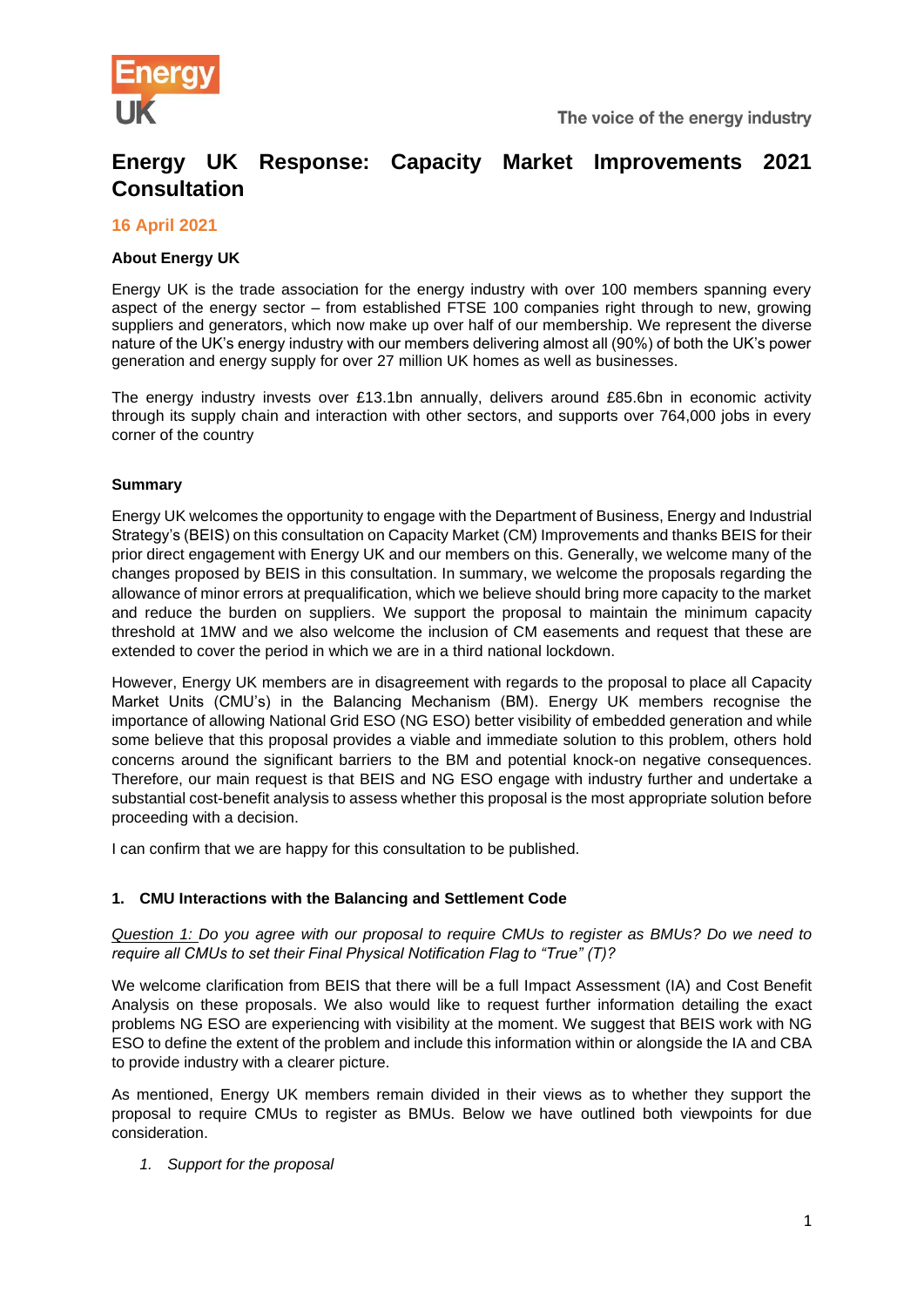

On the one hand, some Energy UK members strongly welcome this proposal to require CMUs to register as BMUs. These members believe this is a move in the right direction as it will give NG ESO better visibility and control of embedded generation on the system, particularly during times of system stress. Members who support this proposal also believe it will provide a relatively immediate solution to the ongoing issue of system visibility and enable greater transparency of information, as outlined by BEIS in the consultation document. These Energy UK members have highlighted the difficulties faced by market participants and NG ESO in terms of understanding what is going on in the market. Some members note that this will be an issue going forward in the context of more flexible and distributed embedded energy sources coming onto the system and consideration needs to be given to how visibility of non-CMU embedded plant can be improved. Energy UK members who hold this view believe that this move will also enable NG ESO to successfully dispatch plants in merit order, avoid taking high-cost actions in the control room ahead of time, increase competition in a wider market and ultimately help ensure security of supply at least cost to customers.

Members who support this proposal have stressed the importance of introducing a way of ensuring visibility and transparency on the system before the mid-2020s and consider this to be the most viable and efficient way of achieving this. Some members acknowledge the concerns held by other Energy UK members with regards to this proposal (as set out in section 2 below), however these members believe that many of the concerns can be addressed and rectified to mitigate the negative consequences on the affected parties. In this respect, some members would welcome more work to explore how to implement the proposal in a way that didn't impose an excessive burden on any providers as opposed to investigating whether or not to implement the proposal at all.

# *2. Disagreements with the proposal and concerns*

On the other hand, other Energy UK members strongly disagree with the proposals. We note that BEIS has recognised within the Consultation document that there have been administrative reasons why embedded generators have not previously participated in the BM. We also note the NG ESO 'Wider Access' project has aimed at removing many of these barriers. However, some members feel that BEIS has overlooked concerns held by smaller scale generators and DSR providers, who do not currently participate in the BM.

Whilst these members note that there's a need for more visibility of the system, they argue that this route has not been sufficiently justified by BEIS within the Consultation document. These members believe that if BEIS would like to see more plants participating in the BM, it should not be linked to the CM, but instead consideration could be given to requiring all plant over 40MWs to be in the BM, irrelevant of technology for example. Members putting forward this suggestion go on to say that this threshold could then be lowered once the ESO has demonstrated that it is capable of managing smaller plant and treating them on a fair basis when despatching plants. It has been noted that in the most recent P412 ('Ensuring non-BM balancing services providers pay for non-delivery imbalances at a price that reflects the real-time value of energy') meeting, NG ESO said that they could not put all Non-BM ancillary service products into the BM before 2028. This seems to suggest that BEIS' proposal may not be achievable. It also illustrates that a wider review is needed to consider which plants would be in the BM, what data do they need to provide and how can reporting on embedded plant improve transparency and so on.

More detailed reasons and examples for which members cannot support this proposal are listed below:

- Requiring all capacity obligated plant into the BM is considered a significant change to the structure of the energy industry and one which many members believe should be fully explored on a standalone basis rather than as an adjunct to the capacity market.
- Some members have detailed their experience of the cost of entry and believe that the experience of small providers in the BM does not align with the view articulated in the consultation document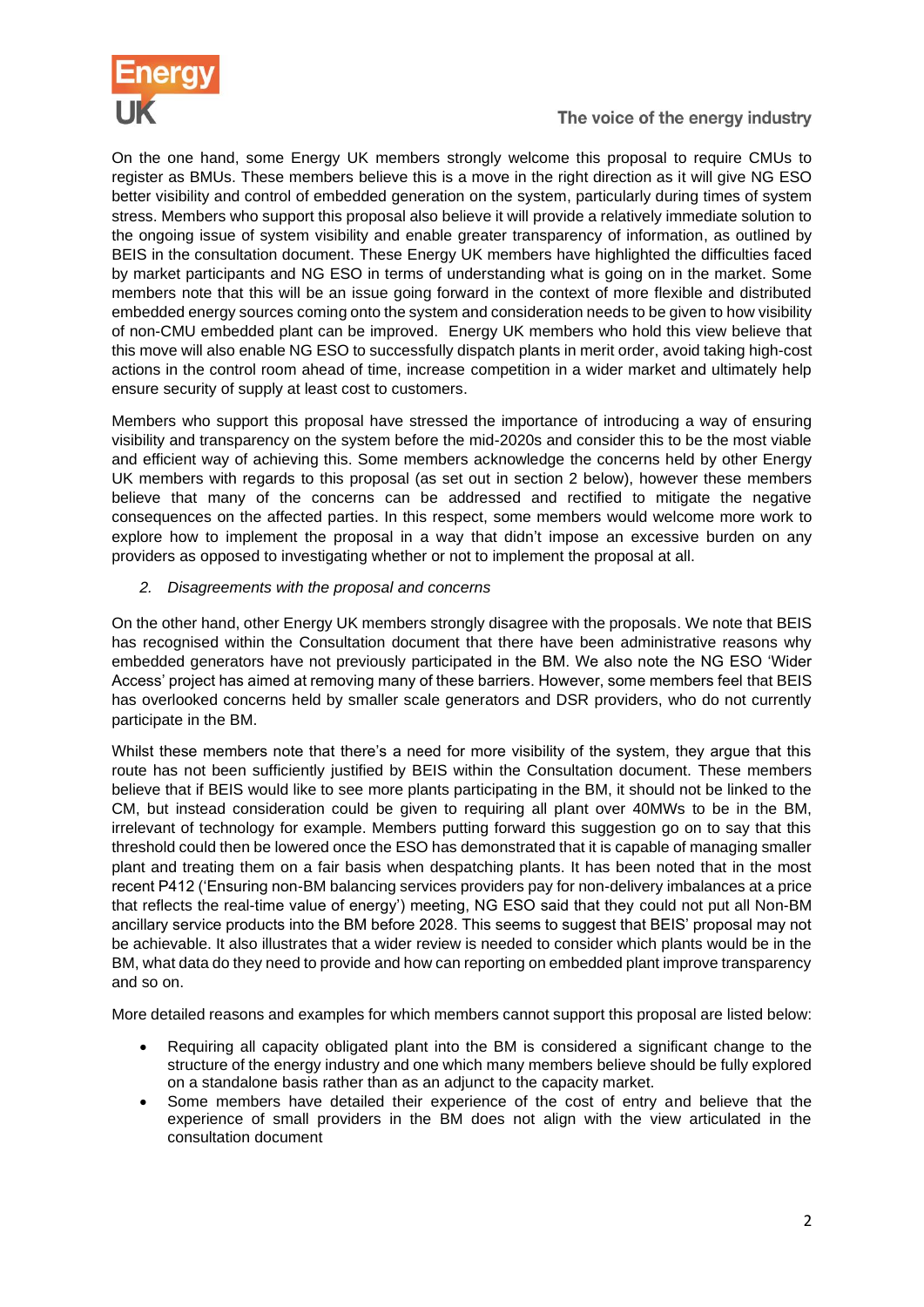

- Some Energy UK members highlight that the CM was designed to ensure adequate capacity in a stress event, and raise concerns that this proposal will instead give control of all CM obligated parties to the ESO.
- Many have expressed that this proposal is unsuitable for DSR and very small units where the cost of BM participation would significantly outweigh any benefits from the CM. Some members are concerned that this could then result in reduced participation in the CM and increase costs to consumers.
- Many Energy UK members feel that the principle of having to register as a BMU prior to prequalification when the award of a CM contract is uncertain and is likely to be four years ahead of the CMU having a capacity obligation is unduly penal. These members have expressed the view that, at most, a successful CM entrant should have an obligation to enter the BM prior to the start of the delivery year in which it is awarded a contract.
- Some members have highlighted that the Balancing Mechanism despatch model is not suitable for all forms of generation. In particular, DSR, smaller DER and renewables may struggle to operate in a similar manner to larger plants, particularly where FPNs are required to be submitted. This is particularly pronounced as gate closure remains at 1 hour before the Settlement Period start point; many smaller units will despatch much more rapidly, and there is a need signalled by the ESO itself that there is a need for Capacity to be despatchable in sub-15-minute timescales.
- Some members believe that NG ESO should be working towards ensuring that more flexible assets with shorter notice periods are despatched in merit – therefore not seemingly penalising some plants for their flexibility. This issue is not exclusively linked to the proposal for CMUs to be BMUs or the smaller sized participants – the BM does not value flexibility regardless of the size of the asset.
- Related to this, concerns have been raised about the poor IT capabilities of NG ESO and their ability to deal with a far greater number of smaller more flexible sites in the BM. Although other members consider that having all assets being instructed using the same platform would result in easier management of the system.
- Some feel that implementing this change ahead of the fundamental Balancing Mechanism reform expected in the 2020s will have the effect of effectively restricting some participants access to certain registered balancing services, such as Fast Reserve. This will disproportionately impact distributed energy sources, and threatens the base economics of many plants.
- Many members acknowledge that the VLP route is not necessarily suitable for all sources of generation to participate- there are still significant reforms and code modifications (see answer to question 3) that would need to be made to this route for it to be viable for smaller DER, to operate independently, otherwise implementation as it stands would de-facto require smaller Capacity Providers to contract with an aggregator.
- There is a concern that requiring FPN flags to be set to true will lock out smaller DG (and be very pronounced for DSR in particular).
- Some EUK members hold the view that still requiring BM metering is essentially requiring capacity providers to take on extra costs- costs which will set a de-facto price floor for a lot of units as they have to factor in metering and aggregation costs. These members are concerned that this could both jeopardise security of supply and also threaten some of the moves towards decarbonisation so far.
- Many members feel that the arrangements for CVA BMUs and VLP BMUs needs to be aligned, allowing aggregation of sites behind GSPs
- Some members also feel that the BEGA needs to be written clearly to appeal to parties and they should not be charged for signing it.

When accounting for the number of concerns listed above, some members feel that a deep-dive cost benefit analysis and impact assessment should have been undertaken prior to putting forward this proposal to fully understand the consequences on all CMU types. In this context, some members would have welcomed clarity on the extent of the volume of capacity that NG ESO cannot see (i.e. capacity that is not also in another ancillary service or product). These members would therefore like to see further work and analysis on relevant balancing services within the cost-benefit analysis.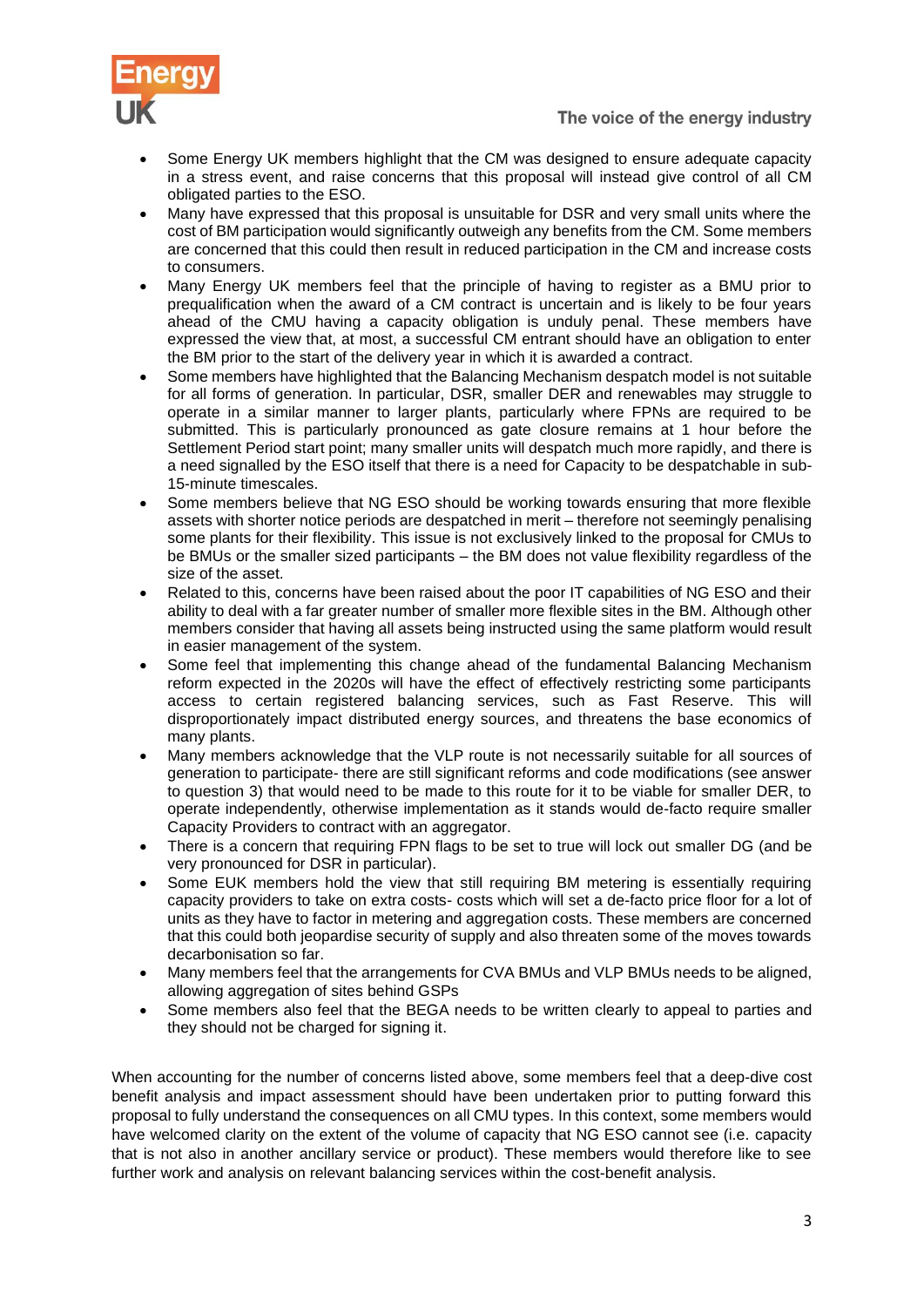

Some members feel that NG ESO should instead be providing incentives to encourage parties into the BM rather than making it mandatory. One such solution suggested by an Energy UK member is that NG ESO could pay these smaller generators or DSR parties to enter the BM, as opposed to requiring them to pay for BEGAs. Fundamentally, many Energy UK members remain concerned by the risk that introducing this requirement will mean that this will result in fewer CM participants, notably DSR, therefore reducing competition and potentially increasing costs.

*3. Next Steps* 

Given these concerns set out by a proportion of Energy UK members, we would like to emphasise the importance of an in-depth cost benefit analysis to understand all the potential effects (including reviewing how data is already provided to ESO through other routes, such as the Balancing services desk) before a decision is taken on this proposal. Such a review should also focus on improving transparency of embedded plants, which many members believe could be done by requiring the DNOs to publish output by technology class, by GSP within their regions

*Question 2: In your view, are there any types of CMU that should be exempt from these proposals and/or are there any aspects of these proposals that would be unsuitable for certain types of CMU? Please provide supporting evidence*

*Question 3: In your view, does our suggested implementation in time for the opening of the Prequalification Window in 2022 afford sufficient time for participants to meet the obligation to be registered as a BMU?*

If BEIS were to go ahead with this proposal, members who have raised concerns regarding this proposal do not believe the suggested implementation timeline ahead of the Prequalification Window in 2022 provides sufficient time for participants to meet the obligation to be registered as a BMU. Further to the points made in Question 1, we will now lay out further challenges that have been highlighted by some members as to why this proposal is not deliverable by 2022-23:

- Energy UK members have highlighted that VLP Wider Access is a new route we will need the BSC code modifications 375 and 376 to enable many assets that are in the CM to participate in the BM
- There are significant cost barriers that may mean that some CMUs will not be in a position to make these changes in such a short space of time.
- On average becoming a BMU takes 10-12 months

On the other hand, Energy UK members who support this proposal would welcome this change to be made prior the opening of the 2022 Prequalification window.

# *Question 4: In your view, what further CM obligations could be simplified or otherwise modified if the proposal for CMUs to register as BMUs is implemented?*

Some members have highlighted that many parties will have concerns surrounding Ofgem's letter on Dynamic Parameters. For example, for smaller and/ or flexible plants if the ESO were to be calling on them to turn on and off every 10 minutes, the wear of the plants will both increase O&M costs and reduce the life of the plants. There will need to be a discussion around the dynamic parameters they would be required to submit.

Some members have suggested that BMUs behind GSPs should be able to aggregate as they could if they were VLPs, highlighting that this not only would see them treated in a similar manner to Trading Units under the BSC – it would also create larger BMUs that are more likely to be despatched by the ESO.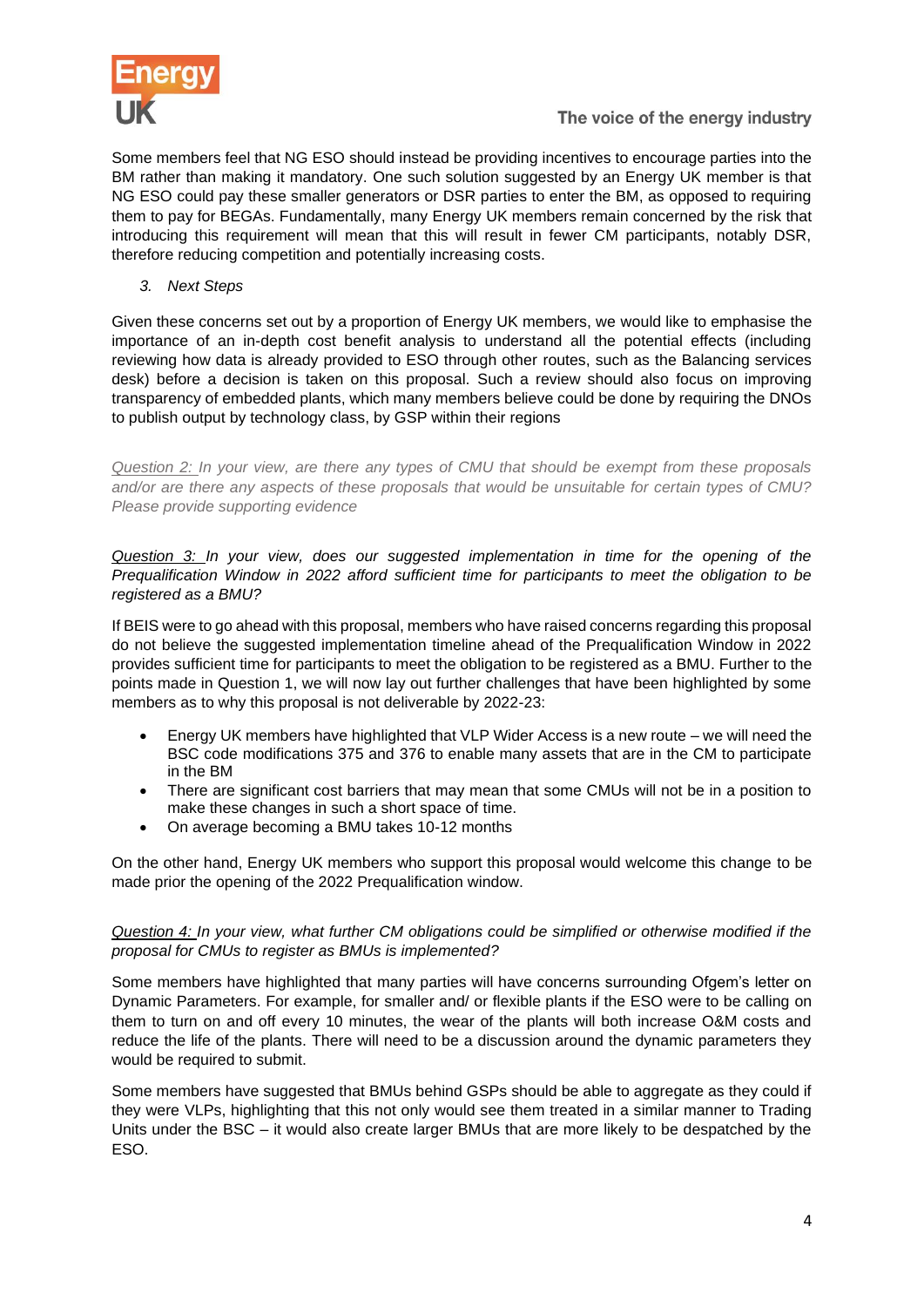

Members have highlighted that the contractual framework must be clarified so that the BEGA makes sense and the obligations under the Grid Code are clarified. Similarly, concerns have been raised over the mandatory requirement to facilitate fax. We view it as inconceivable that in an emergency event the ESO will be using fax as a method of communication to plants and suggest that this is reviewed.

It has also been emphasised that the speed of signing up as a BMU must also be increased. Some members believe that this needs to be addressed before BEIS can consider requiring all CMUs into the BMU – as it may not be achievable at the current rate of sign-up. These members would also support the ESO being required to provide a minimal despatch system for parties to use in signing up, which they would own and update as required. Furthermore, it has been noted that the ESO have mentioned a new BM by 2025, meaning there is a risk that many parties will incur large IT costs, only to have to spend more in in the near-term future.

On the other hand, some members would like to highlight their view that if CMUs are required to become BMUs, it should actually enable some cost reductions to be made in the operation of the CM, particularly in respect of metering. To elaborate further, there are already a clear set of rules and requirements set out for a BMU metering system, some members believe that if CMUs are made up of BMUs, there is the potential for the current CM rules addressing metering system requirements to be considerably simplified. Further to this, as BMU metering data is published by Elexon, if all CMUs were to become BMUs, it would put the Delivery Body in a position to be able to check the performance of any CMU directly using this data (as part of National Grid, they have access to Elexon data). Some members believe this will also greatly simplify the arrangements around Satisfactory Performance Days. These members also emphasis that given the current requirements, it should be possible for the Delivery Body to write systems that automatically check that the requirement has been met without the need for submissions by the Capacity providers responsible for CMUs. Similarly, data flows following a Stress event have the potential to be considerably simplified.

# *Question 5: Are there any alternative approaches that could provide the same visibility ahead of time of a CMU's market position, in place of being a BMU?*

Fundamentally, as mentioned above, we would like to emphasise that first industry fully understands what the exact problem ESO are encountering is in terms of system visibility. In this respect, more information is needed from ESO alongside an IA to identify and communicate the core issues and define the actual problem. This will put industry in a better position to suggest alternative solutions. Some members have however put forward some initial alternative suggestions for BEIS' consideration as set out below:

As mentioned in our response to Question 1, one Energy UK member has suggested including incentives for BM access, including the idea that NG ESO could pay these smaller generators or DSR parties to enter the BM, as opposed to requiring them to pay for BEGAs.

Another suggestion some Energy UK members have highlighted for BEIS' consideration is that an alternative visibility platform, which is external to the BM could be developed and constructed. This may or may not involve cross-referencing with the Balancing Service desk, but would allow the issue to be addressed without imposing a direct despatch model on all participants.

A further suggestion from a member is that, as we move to a system of DSOs, we believe that the DNOs should be required to collect real time (or near real time) data on the output of generators on their systems, possibly by GSP. Some of this may be forecast, for example solar, but all larger plants have metering they are able to use. This data could be published on the BMRS website, creating transparency for all parties. Some members are disappointed that the ESO has not sought to raise a change proposal to require this sooner.

# **2. Emissions Limits**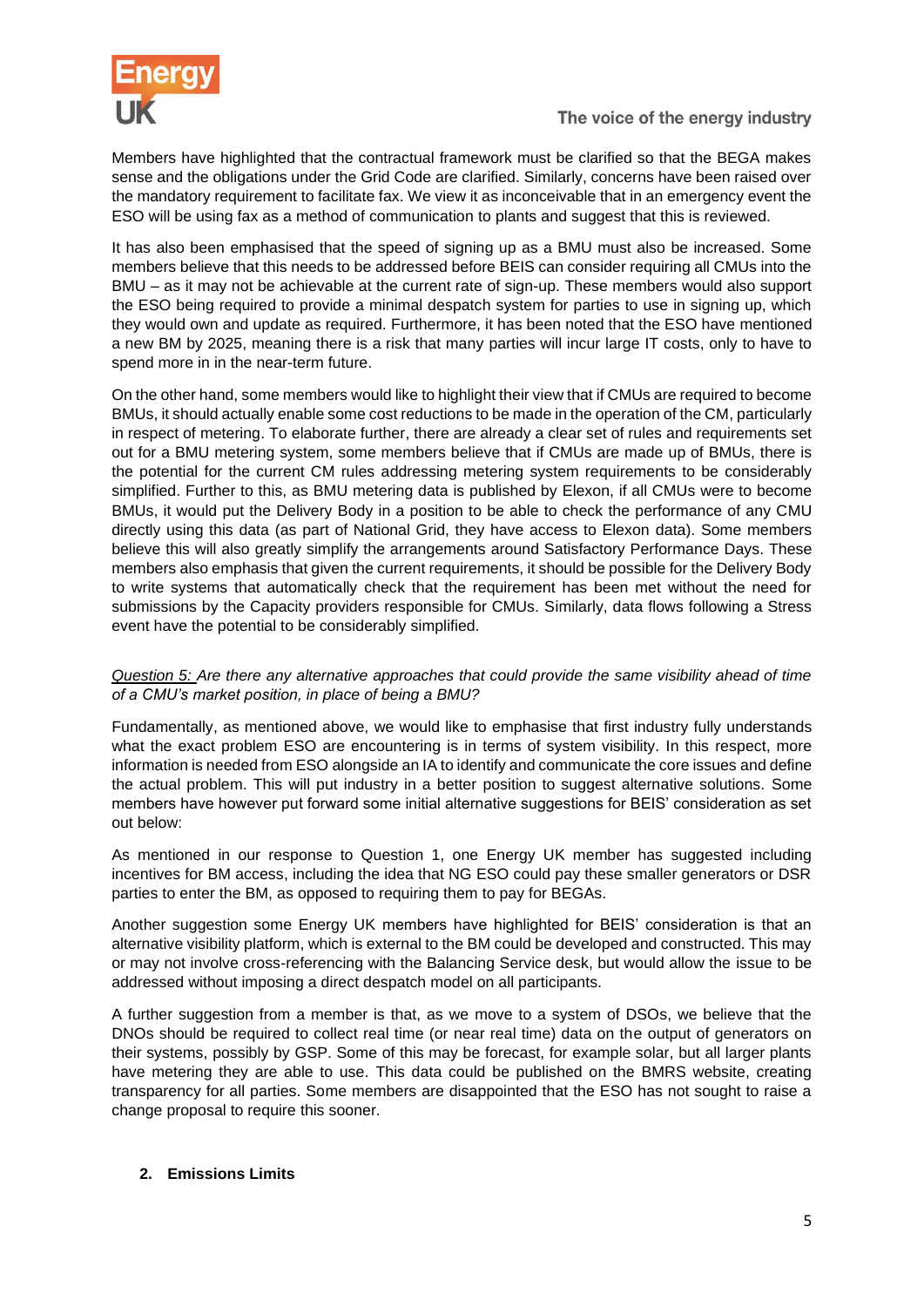

We welcome that BEIS has stated within the consultation document that they will continue to look at the emissions limits as new and emerging technologies come forward. We would like to ensure that this ties into the hydrogen agenda in the UK and that BEIS review the limits going forward to ensure there are no unintended consequences for bringing hydrogen into the CM in the future.

Overall, Energy UK is still concerned that parties simply send this data to the ESO who has no expertise to verify the data.

#### We have set out in our answers to Question 9, an oversight we have identified in the proposed CHP Fossil Fuel Emissions calculations which we would like to make BEIS aware of.

*Question 6: Do you have any comments or concerns regarding our proposed method for discounting emissions captured through CCUS by introducing a 'Transferred CO2 Factor' to the calculation of Fossil Fuel Emissions? Please explain your reasoning and provide supporting evidence where available.* 

*Question 7: What are your views on our proposals for reporting requirements described in section 2.2.2.3 for CMUs equipped with CCUS? Please explain your reasoning and provide supporting evidence where available.*

*Question 8: Do you have any comments or concerns with regards to our proposed method for calculating the design efficiency of CHP installations? Please explain your reasoning and provide supporting evidence where available*

*Question 9: Do you have any comments or concerns on our proposed reporting arrangements set out in sections 2.2.3.3 and 2.2.3.4 for CHP CMUs? Please explain your reasoning and provide supporting evidence where available.*

Energy UK supports simplifying the complexities around CHP efficiency. We believe there should continue to be a level playing field around how emissions are calculated for different CM technology types. We have set out below the following oversights that have resulted in an 'un-level' playing field for larger CHP plants:

- Firstly, we would like to highlight an oversight in Equation 4, which we have identified as unnecessarily penalising larger scale CHP plants. As proposed the equation includes several inputs from the CHP Quality Assurance (CHPQA) which do not produce accurate  $CO<sub>2</sub>$ emissions for all CHPs. We would like to point out that Qualifying Power Output (QPO) and Total Power Output (TPO) should not be treated as the same input value. The inclusion of QPO in Equation 4 unintentionally impacts some larger highly efficient CHPs. We suggested that in this Equation, QPO is replaced by TPO, which more accurately reflects the actual fuel inputs referable to electricity generation for both small scale and larger scale CHP. We believe that this amendment better reflects the  $CO<sub>2</sub>$  emissions of all CHP in the CM.
- Secondly, we would also like to highlight that a further adjustment is also required to account for CHPQA being calculated using Higher Heating Value (HHV) rather than Lower Heating Value (LLV) (as with other CM technologies). We are suggesting this amendment to ensure a level playing field as the use of HHV can make emissions from CHP plants look up to 10% higher than they are at HHV.
- Thirdly, we note that for other CM technologies the peak power output is taken into consideration under the CHPQA. However, for CHP an annual average has been used, which penalises this technology. We believe this to be an oversight from BEIS and would welcome clarification as to whether CHP design efficiency will in fact be measured at peak power output, as with other CM technologies.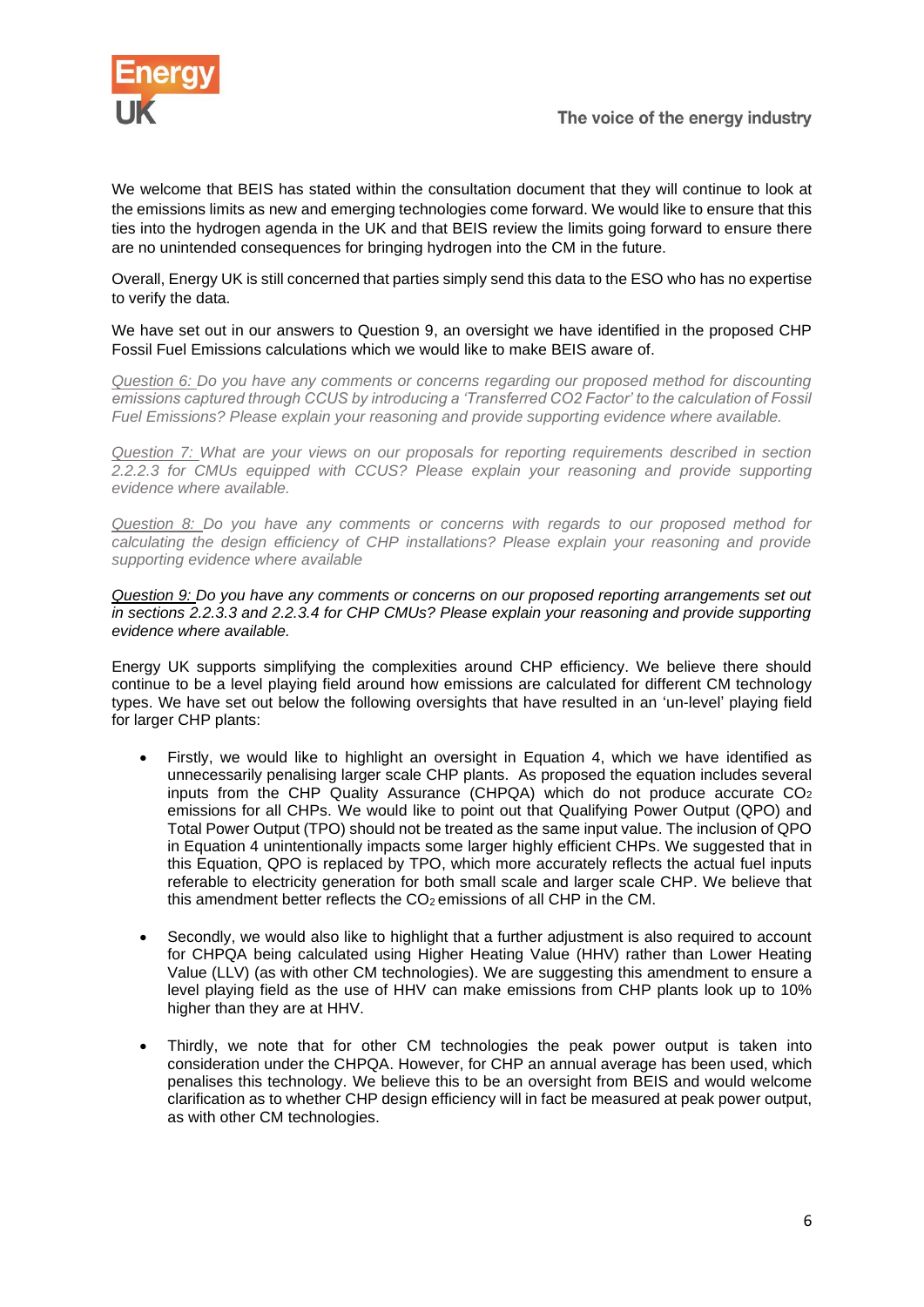

*Question 10: Do you have any comments or concerns regarding our proposal that only CHP schemes which are covered by the CHPQA Programme will be able to calculate their design efficiency according to Equation 4? Please explain your reasoning and provide supporting evidence where available.*

*Question 11: What are your views on our proposals to account for the carbon emissions of plant burning mixed fuels? Do you have any views on whether calculations ought to be based on primary fuel alone or whether our proposed approach is justified? Please evidence your response as much as possible.*

*Question 12: Do you have any comments or concerns on Equations 5 and 6? In particular, what kind of impact do you expect Equations 5 and 6 to have on the ability of generating units burning mixed fuels to demonstrate compliance with the Fossil Fuel Emissions Limit? Please explain your reasoning and provide supporting evidence where available.*

*Question 13: Do you have any comments or concerns on the proposed reporting arrangements described in section 2.2.4.3 for CMUs burning mixed fuels? Please evidence your response as much as possible*.

*Question 14: What are your views on our proposals described in sections 2.2.5.1, 2.2.5.2, and 2.2.5.3 respectively in respect of plant without 12 continuous months of operational data? Please evidence your response as much as possible.*

*Question 15: Do you have any comments or concerns on our proposal described in section 2.2.6.1 in respect of CHP CMUs equipped with CCUS?*

*Question 16: Do you have any comments or concerns on our proposal described in section 2.2.6.2 in respect of CMUs burning mixed fuels and equipped with CCUS?*

*Question 17: Do you have any comments or concerns on our proposal described in section 2.2.6.3 in respect of CHP CMUs burning mixed fuels?*

*Question 18: Do you have any comments or concerns on our proposal described in section 2.2.6.4 in respect of CHP CMUs equipped with CCUS and burning mixed fuels?*

*Question 19: Do you have any comments or concerns about any of the considerations described in this section 2.2.7? Please explain your reasoning and provide supporting evidence where available*

*Question 20: Do you have any comments or concerns on our proposal to extend the transitional phase which will not require independent verification of Fossil Fuel Emissions Declarations to the start of the Prequalification Window in 2022?*

*Question 21: Do you have any comments or concerns with regards to our proposed clarifications to the Rules which relate to carbon emissions described in section 2.2.9.1 to 2.2.9.7 respectively?*

*Question 22: Do you have any comments or concerns regarding our proposals in section 2.2.9.8 in respect of use, disclosure and publication of carbon emissions values disclosed on a Fossil Fuel Emissions Declaration? Please explain your reasoning and provide supporting evidence where available.*

We note that in the consultation document, BEIS have made reference to the requirement to *'collate, process, and, if determined necessary, publish carbon emissions information via the publicly available CM Register.'*

We would like to request that BEIS ensure the publication of emissions information is done so on a comparable basis. As referenced in our answers to Question 9, with regards to CHP, we have highlighted the risk that the current formulae do not allow CHP to be measured on a comparable basis to other technologies. In particular, the requirement to use an annual average for CHPQA as opposed to peak power output and the use of HHV as opposed to LLV. The changes we have requested in our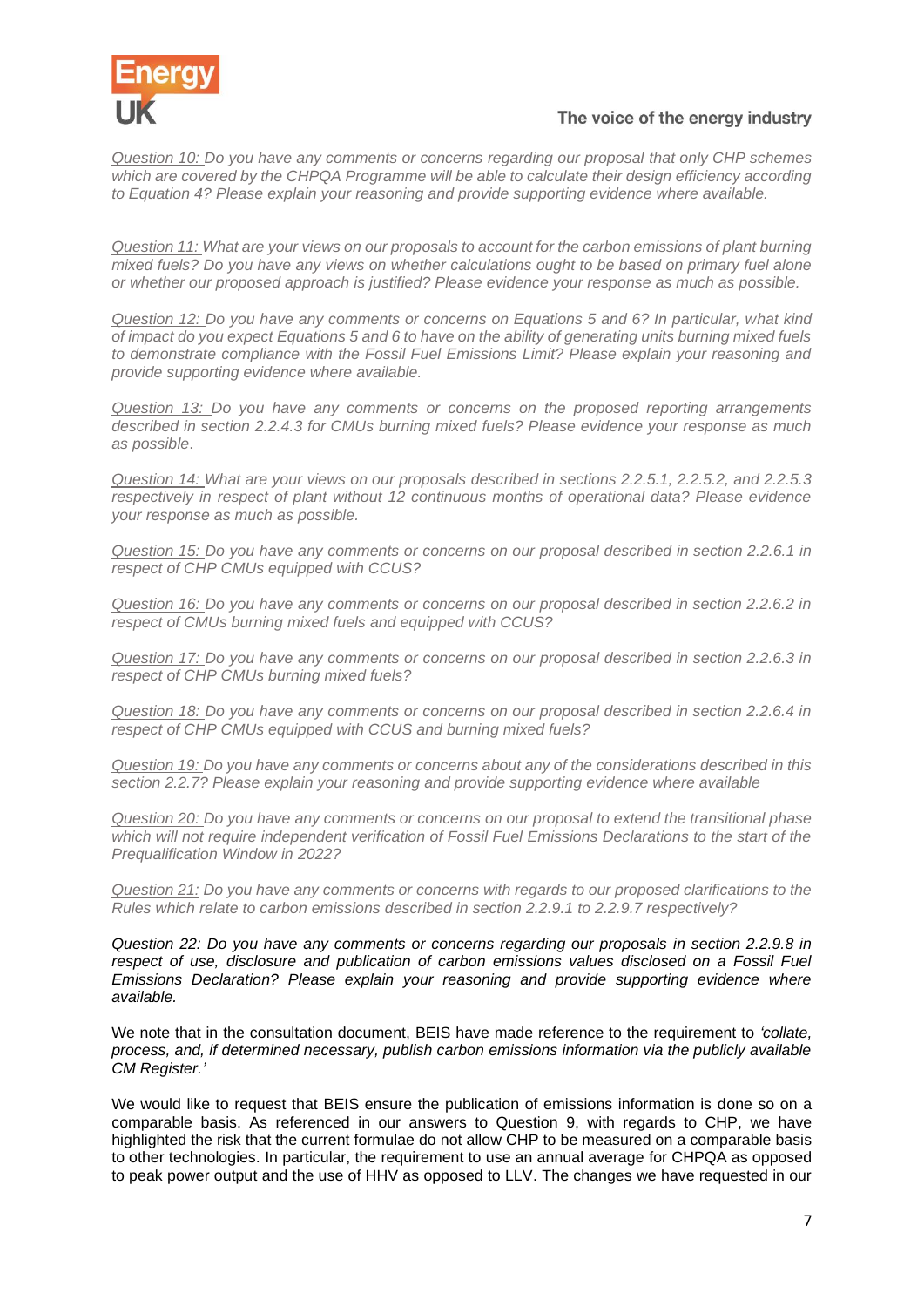

answer to Questions 9 should ensure that CHP is not unfairly penalised due to the fact that their calculations are based on different inputs. We reiterate that these changes should be made before an emissions register is published.

*Question 23: Do you have any further comments or concerns about our proposed changes to the Capacity Market Emissions Limits described in this document?*

# **2. Discretion to clarify errors and omissions in prequalification applications**

*Question 24: Do you agree with the proposal to amend Regulation 69 to allow the DB to consider information which corrects administrative or clerical errors in prequalification applications?*

We strongly welcome this change and believe it will improve the overall pregualification process for applicants, by allowing for the correction of any errors that would lead to a failure to prequalify based on minor clerical errors and/or omissions.

We would like to ask BEIS to be more explicit in terms of the the type of errors and omissions that will fall under this scope. We would therefore like to ask BEIS to release a list of examples in advance of the implementation of this proposal.

We do believe however, that BEIS could go further with improving the prequalification process for CM participants. These points are addressed in our answer to Question 26.

## *Question 25: In your view, should the timeframes for the Tier 1 disputes process be amended to provide applicants and the DB with additional time?*

It is not clear that more time is needed. Instead, we would support an effort to move the whole process forward in the year, to allow auctions to actually take place 1 and 4 years ahead of a delivery year. Currently the auction timescales reduce the delivery time to around 8 months and 3.5 years, with the latter potentially not leaving enough time to build a new larger plant. We would therefore request that BEIS consider moving prequalification to the start of May and keep it open for at least one month. With a more flexible prequalification period and support from a more robust IT system from the DB, we believe the whole process, including the auctions, will be far more achievable – such that new build has four years to deliver.

# *Question 26: Do you have any views on how else the prequalification process could be improved and/or simplified?*

We believe that there are several aspects in which the prequalification process can be improved for all parties. We defer to a paper Energy UK submitted to BEIS on 5 February titled 'GB Capacity Market Prequalification Suggested Improvements', outlining lessons learned from previous years' prequalification process and have welcomed engagement from BEIS, Ofgem and the Delivery body on this. A summary table of our key asks for BEIS can be found in the annex to this consultation response.

# **3. Secondary trading and plant closures**

Energy UK welcome these proposals from a security of supply standpoint and believe that BEIS is moving in the right direction in this context. We would like to highlight however, that the limitation on secondary trading not being allowed until after T-1 is unhelpful and should be reconsidered as it results in a loss of capacity from the market. We would like to highlight that there is always a risk that a plant delivering late is terminated rather than being in a position to find a third party to delivery the first year of their agreement (rather than rely on the long stop date). Energy UK notes that this is a particular risk for any larger plants given the timing of the auctions.

*Question 27: Do you agree that we should clarify the legislation concerning the application of termination events to CMUs that no longer hold a Capacity Obligation?*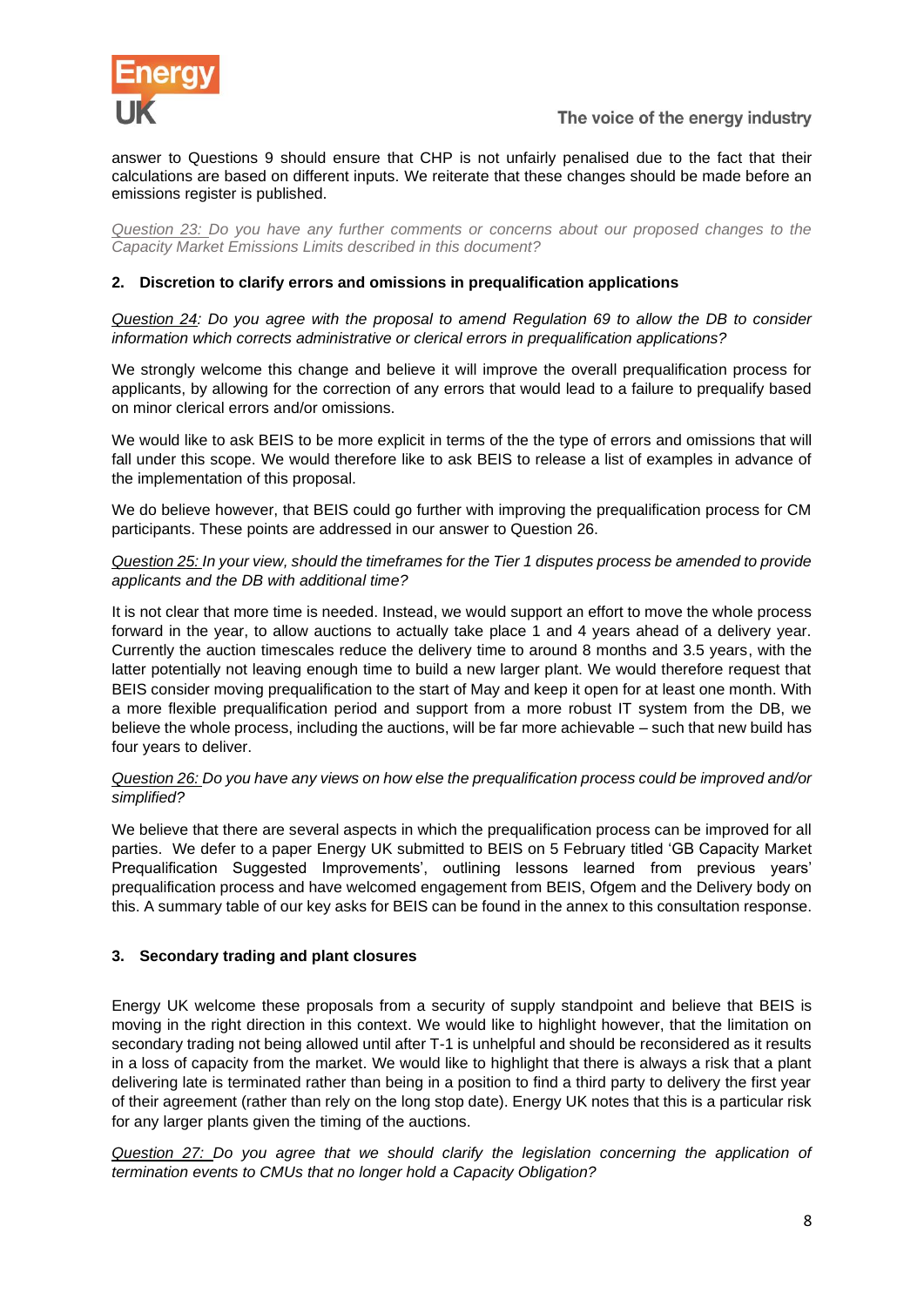

Yes, Energy UK fully supports changes that will improve trading.

*Question 28: In your view, will preventing partial secondary trades from being cancelled when the transferor's Capacity Agreement is terminated improve our ability to replace capacity which has closed at short notice during the Delivery Year? In your view, does the proposed change create any potential for gaming to avoid Termination Fees, or give rise to any other risks?*

Yes. We believe that trading should allow parties to move obligations to those able to deliver them. It is in the interest of customers, if for example. A site with 30MW of obligated capacity can secondary trade even 1 MW to another party if unable to deliver it themselves.

*Question 29: Do you agree that we should revise the effect of Rules 9.2.3(a) and (b) in order to allow secondary trades initiated by transferors before the receipt of a Termination Notice to be maintained for the remainder of the relevant Delivery Year? In your view, would this proposal create any potential for gaming, or give rise to any other risks?*

Yes. As noted above, we believe customers are best served by parties being able to trade obligations to those who can deliver them.

*Question 30: Do you agree that we should amend the effect of Rule 9.2.3(c) so that it no longer applies to Termination Notices that are issued to insolvent transferors (Rule 6.10.1(a))? In your view, would this proposed rule change create any potential for gaming, or any other risks?*

#### **4. Coronavirus easements**

*Question 31: Is there a need for further coronavirus easements, closely matching those that we implemented in July 2020? If so, please provide reasons and evidence, where possible, and describe the necessary easement/s and the Rules affected.*

We would like to thank BEIS for its ongoing engagement with Energy UK, and also its proactive approach to the COVID-19 pandemic to ensure that any amendments to obligations and milestones are taken forward. Generally, we welcome the fact that BEIS has included a section to consider further Coronavirus easements in light of the third National Lockdown implemented on 4 January 2021. However, we would have welcomed engagement with industry at an earlier stage in this instance (i.e., in January 2021 when the third lockdown was introduced).

Energy UK members have expressed concerns that BEIS are only considering that the appeals process is extended. We would like to request that the original set of COVID easements, implemented in July 2020, are extended given that the context of a nationwide lockdown still stands. Some members have highlighted that alongside the difficulties presented by the national lockdown, the added complexities Brexit have placed the GB power sector under further pressure, therefore increasing the need for an extension to the easements.

Energy UK members have also highlighted that multiple parties are currently struggling to deal with many obligations. Given the ongoing uncertainty in light of the pandemic, it would therefore be sensible for BEIS to be flexible with coronavirus easements going forward if generators have provided robust evidence as to why they are unable to meet their obligations.

*Question 32: What are your views on whether the modifications to the appeals process should be extended to agreements awarded in the upcoming early 2021 auctions? Please provide reasons and evidence, where possible.*

We support modifications to the appeals process being extended, although as set out above, we believe that easements should go further than just the appeals process.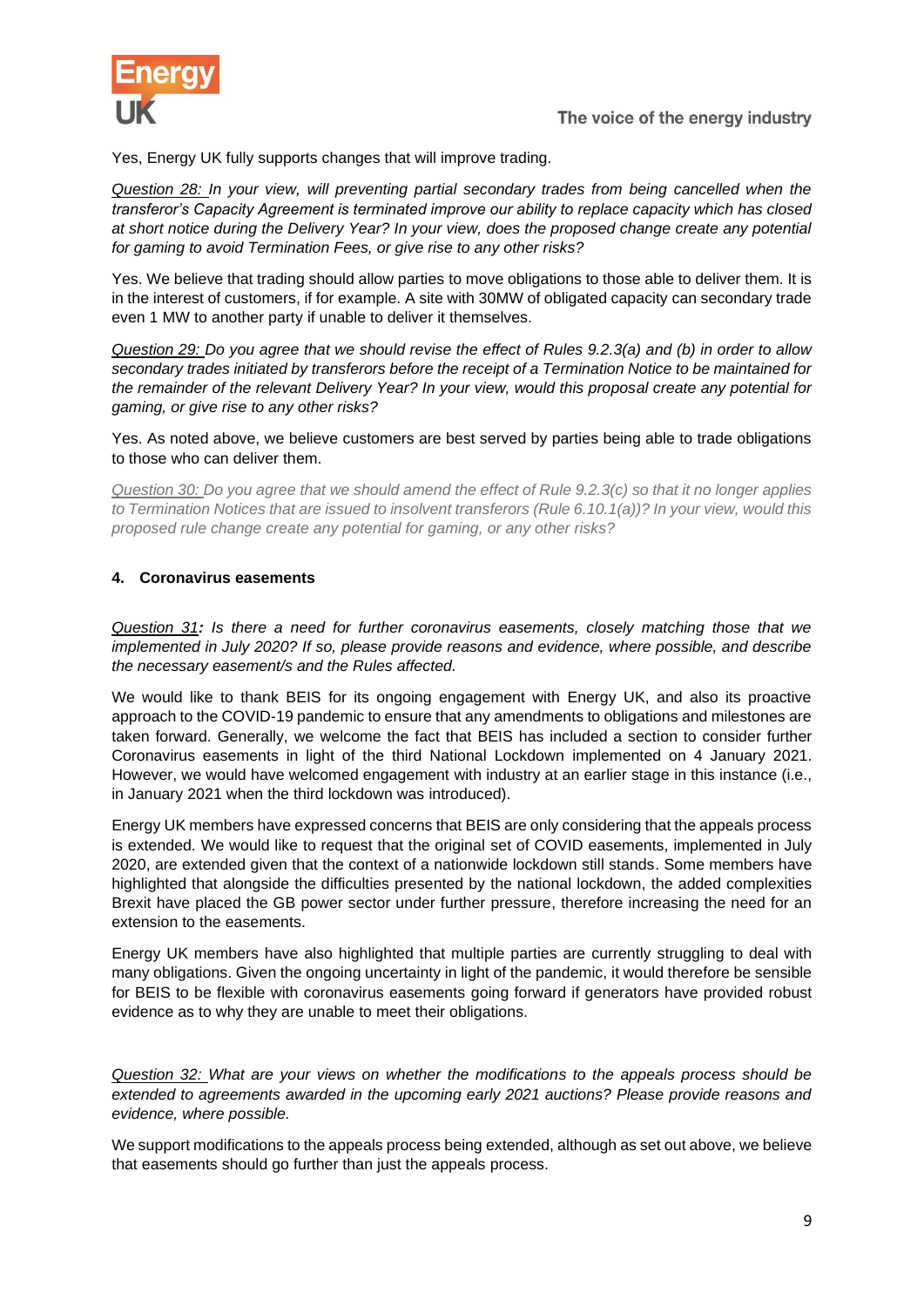

We would like to request that BEIS consider publishing the anonymised results of appeals, to allow CM participants an insight into the types of views that the Secretary of State takes regarding different situations. We understand that many appeals will be taken on a case-by-case basis and many Energy UK members would welcome visibility of the success rates.

Energy UK believe that there is a wider issue with appeals that needs consideration. At present, parties have to wait until they are terminated before they can appeal. Where a party knows it has delivery issues, it should be encouraged to come forward earlier and to address the problem. Not only would this allow investors to get increased certainty that delivery times can be extended, but it will also give earlier visibility to BEIS, Ofgem and the DB of late or non-delivery. Those who are aware that they will get terminated in the future can also manage when that termination fee is to be levied if they do not have to wait (sometimes years) to be terminated.

# **5. Extended Years Criteria and Evidence of Total Project Spend**

# We agree with the proposals

*Question 33: Do you agree the deadlines for meeting Extended Years Criteria and providing Evidence of Total Project Spend should be aligned?*

Yes. We believe that this will improve efficiency and avoid participants having to get two ITE reports and likely reduce costs. Energy UK members believe the current sanction of reducing agreement length is very harsh, entirely binary and has very large financial consequences. The ability to apply for Secretary of State discretion is welcomed. It is unclear from the consultation but Energy UK suggests that it applies to all vintages of agreement not just ones entered into from the next auction onwards.

*Question 34: Do you agree the sanction for non-compliance with these obligations of a reduction in agreement length should be subject to the Secretary of State's discretion?*

Yes. The ability to use discretion is vital in allowing pragmatic decisions to be reached that take account of individual circumstances.

*Question 35: Do you think it is necessary to make a reduction in agreement length appealable to the Authority as well as subject to the Secretary of State's discretionary powers?*

# **6. Refurbishing CMU Long-Stop Date**

*Question 36: Do you agree that Refurbishing CMUs should be provided with the same Long-Stop Date as New Build CMUs? Please provide reasons and evidence where possible.*

Yes. As noted in the consultation, refurbishing can be as challenging to deliver in 4 years as new build. It can be more challenging as work has to be undertaken within the constraints and confines of an existing site whereas a new build is being constructed on a new site.

Some Energy UK members have proposed that this proposal should apply for all agreement lengths, not just 15-year agreements. If a refurbishing CMU with a 3-year agreement misses the operational start date, it reverts to a one-year agreement and has missed the next two T-4 auctions. This leaves it with the T-1 auctions which apart from the 2021 auction have cleared at very low prices. Having an agreement of at least 2 years is preferable to this alternative.

# **7. Net Welfare algorithm**

*Question 37: Do you have any comments or concerns regarding our proposal to disable the net welfare algorithm where a T-1 is held only to meet the 50% set-aside commitment?*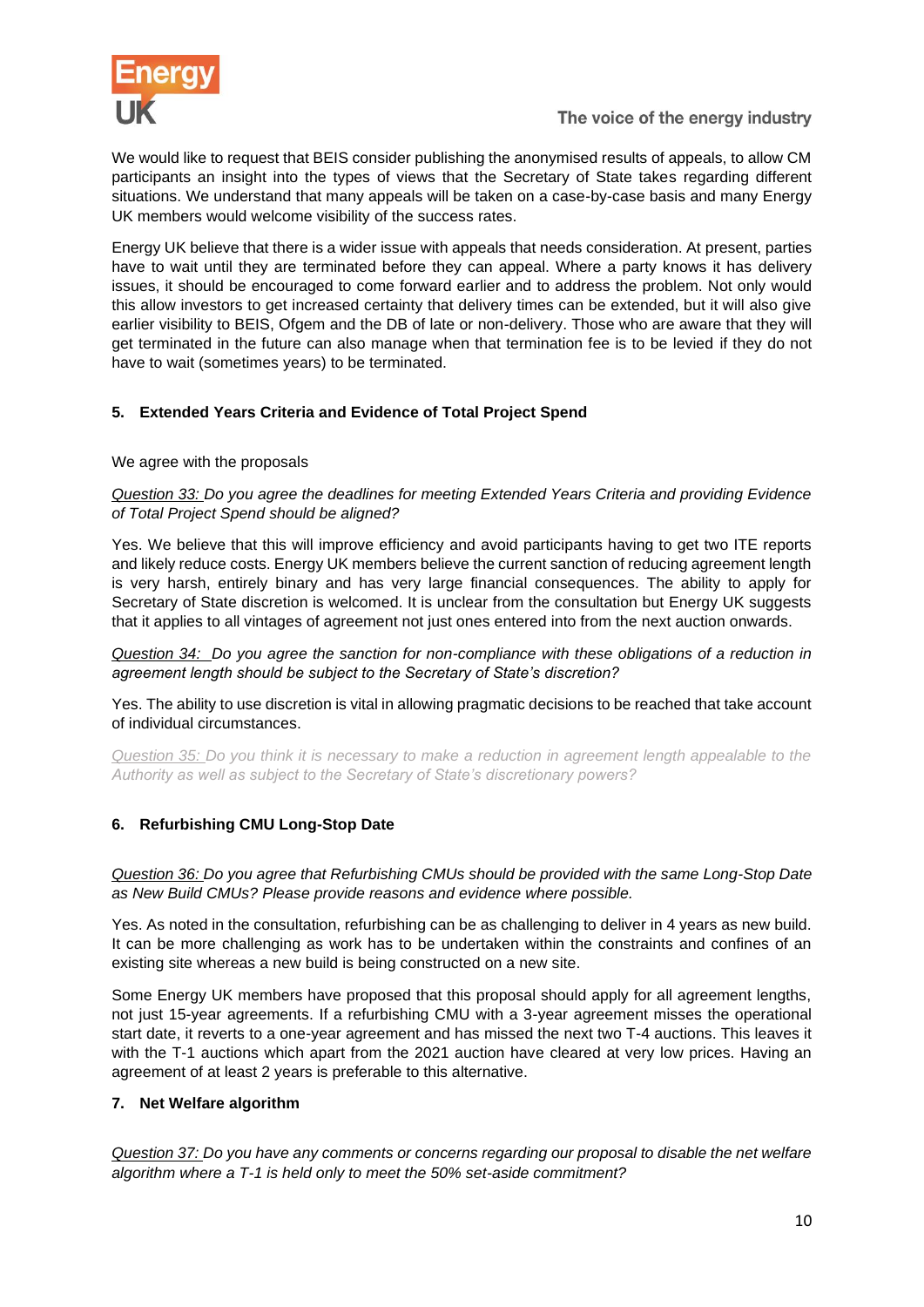

Energy UK welcomes the intent of the proposal: lowering the cost to consumers. However, overall, Energy UK members feel that this is a fairly broad and blunt proposal. Energy UK members have highlighted the need for a more reasonable auction target and ask that if BEIS intend on making changes to the net welfare algorithm, it should be relevant to the specific CMU target.

We would also like to suggest that BEIS consider a future review of the Net Welfare algorithm. We believe that the algorithm should work in all scenarios and suggest that a review will be needed to ensure it remains fit for purpose.

# **8. The Minimum Capacity Threshold**

# *Question 38: Do you agree that the Minimum Capacity Threshold should be maintained at 1MW?*

We are comfortable with the proposals as set out. In 2020, Energy UK supported the reduction of the CMU floor from 2MW to 1MW, highlighting that it should increase participation in the CM and ensure that the CM maintains security of supply at the lowest cost to consumers, a product of greater liquidity and competition in the market. It will also allow those larger units that currently require aggregation to participate directly in the market, if the commerciality of such a move makes sense. An additional reason for strong agreeing with this proposal is that it will keep secondary trading capacity more liquid.

Further to this, we welcome the Government's intention to consider whether exemptions in carbon pricing for smaller generators are causing significant distortion in the CM or flexibility markets.

We also support a commitment to maintain the review of the CMU Capacity Floor.

# **9. Other minor amendments to the legislation**

*Question 39: Do you agree with the correction to Rule 6.10.1? Are there any other specific and minor errors in the Rules which we should consider? Are there cross references to EU law in the CM legislation, other than the one we have identified in section 2.10.2, that may be causing issues?*

*Question 40: Do you agree with the considerations of impacts in section 2.11? Are there any additional impacts which we have not considered? Please provide supporting evidence where possible.*

While we support these changes, Energy UK is of the view that the rules are in need of a comprehensive review with the aim of simplifying and reducing the rules. For example, Chapter 9 should be rewritten with a trading review. Energy UK Members have highlighted that the rules seem to have almost doubled in length making it difficult for the parties and the delivery partners to implement and comply with them. The existence of different rules applying to different vintages of agreement further adds to complexity. We would therefore like to see the agreements themselves refer to any grandfathered rights, such as capacity definition, agreement price, etc.

# **10. Next Steps**

We would like to thank you in advance for considering our response and look forward to hearing further clarification of the next steps regarding future engagement with industry in due course. If you have any questions regarding our response in the meantime, please do not hesitate to contact me on the details below.

#### **Iona Penman**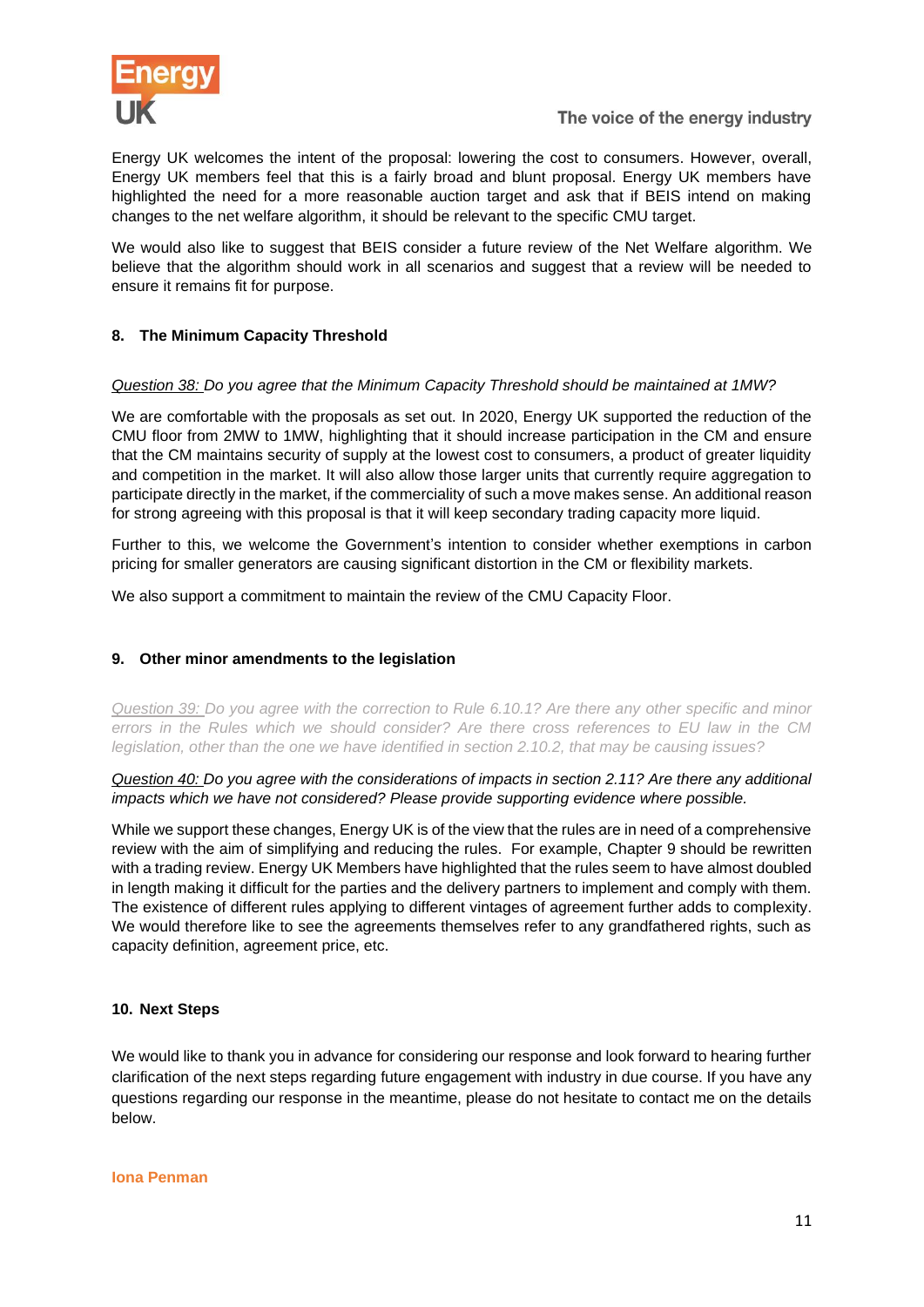

Policy Manager, Power Energy UK Tel: +44 20774 72932 iona.penman@energy-uk.org.uk www.energy-uk.org.uk

# **Annex 1**

A table of key asks of BEIS with regards to improvements of the first pre-qualification process as set out in our 'GB Capacity Market Prequalification Suggested Improvements: Summary of Key asks' Paper sent to BEIS on 13 April 2021.

#### *CM Rules*

|    | <b>Issue Summary</b>                                                                                                                                                                                                                                                                                                                                              | <b>Status</b> |
|----|-------------------------------------------------------------------------------------------------------------------------------------------------------------------------------------------------------------------------------------------------------------------------------------------------------------------------------------------------------------------|---------------|
| 1. | We ask that BEIS and Ofgem ensure that any changes to the<br>rules are clearly signposted, brought into force and<br>appropriate guidance provided well-ahead of prequalification<br>opening                                                                                                                                                                      | Open          |
| 2. | We ask that any 'tripwires' that could result in an existing<br>generator to fail prequalification are carefully considered and<br>removed.                                                                                                                                                                                                                       | Open          |
| 3. | We suggest that automatic 'Evergreen' prequalification<br>provides a solution to the above issue, with the option for<br>participants to edit information if a material change has<br>occurred since the last prequalification round. We ask that<br>BEIS works closely with the DB to ensure that sufficient IT<br>requirements are in place to facilitate this. | Open          |

#### *Guidance*

| <b>Issue Summary</b>                                                                                                                                                | <b>Status</b> |
|---------------------------------------------------------------------------------------------------------------------------------------------------------------------|---------------|
| We ask that any guidance that may affect an applicant's   Open<br>prequalification submission is published 8 weeks prior to the<br>prequalification window opening. |               |

#### *Emissions Declarations*

|    | <b>Issue Summary</b>                                                                                                          | <b>Status</b> |
|----|-------------------------------------------------------------------------------------------------------------------------------|---------------|
| 5. | We request that BEIS look into assigning an ITE to accredit<br>the emissions reporting form                                   | Open          |
| 6. | We suggest amending the wording in the emissions<br>declaration in section C (see original paper for explanation)             | Open          |
| 7. | We suggest that the requirement for fossil-free assets to<br>submit a Fossil Fuel Emission Declaration is removed.            | Open          |
| 8. | Energy UK requests that BEIS looks into the calculations for<br>emissions as they do not properly account for useful heat. We | Open          |